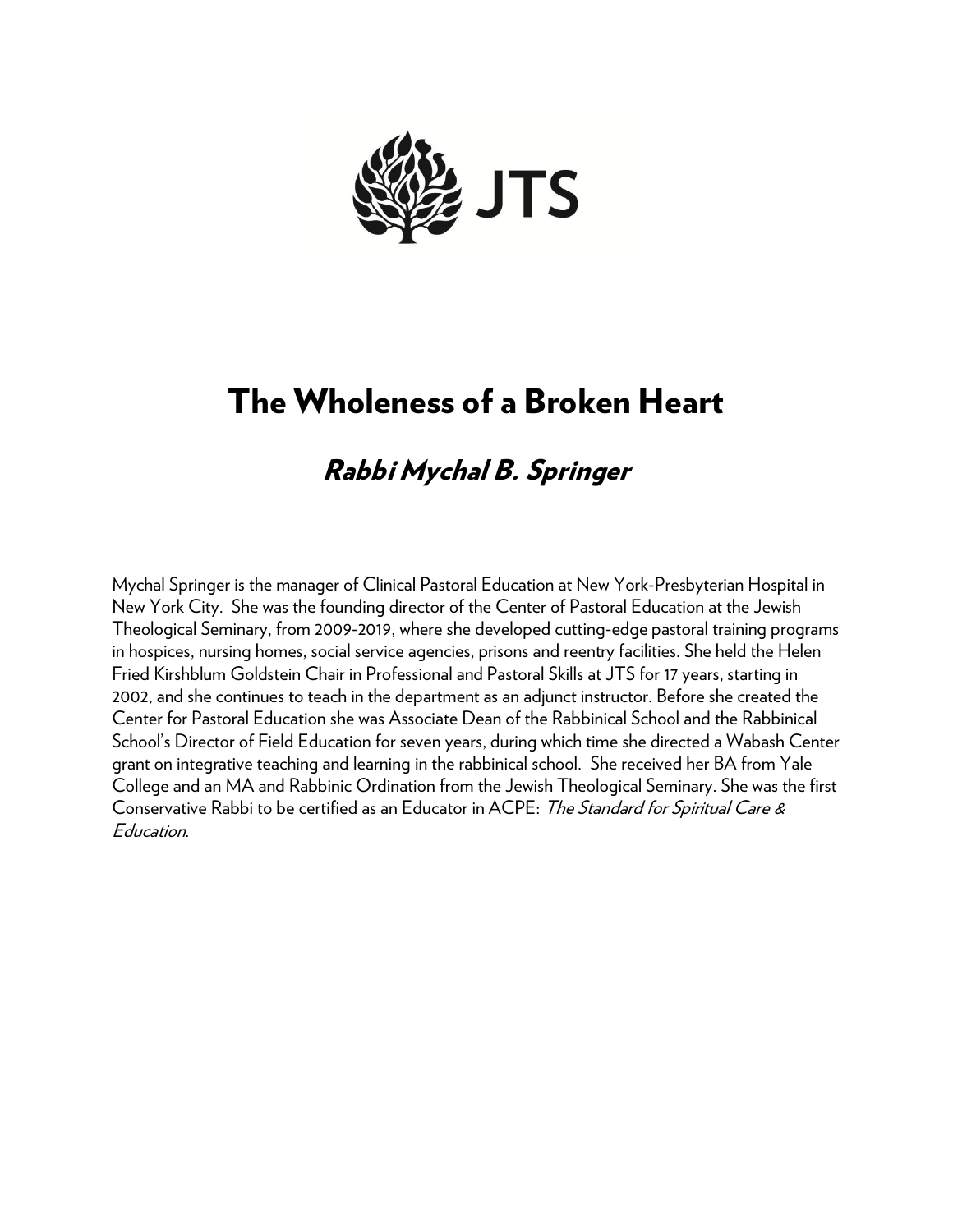#### **Rabbi Menachem Mendel of Kotzk**

Nothing is more whole than a broken heart.

#### **Estelle Frankel**, *Sacred Therapy: Jewish Spiritual Teachings on Emotional Healing and Inner Wholeness***, pages 16 & 19**

From the mystical perspective, reality is always both broken and perfect all at once.

The fact that darkness is the womb from which all life emerges is understood by the Kabbalah to have deep spiritual significance. It implies an understanding that creation, in all its forms, emerges out of its opposite, the state of emptiness. All life moves in cycles from darkness into light, from contraction into expansion, brokenness into wholeness. In the symbolism of the Kabbalah, the darkness of night is associated with the fragmented state known as exile - the state of being disconnected and dislocated from one's true place.

#### **Psalms 137**

(1) By the rivers of Babylon, there we sat, sat and wept, as we thought of Zion. (2) There on the poplars we hung up our lyres, (3) for our captors asked us there for songs, our tormentors, for amusement, "Sing us one of the songs of Zion." (4) How can we sing a song of the LORD on alien soil? (5) If I forget you, O Jerusalem, let my right hand wither; (6) let my tongue stick to my palate if I cease to think of you, if I do not keep Jerusalem in memory even at my happiest hour. (7) Remember, O LORD, against the Edomites the day of Jerusalem's fall; how they cried, "Strip her, strip her to her very foundations!" (8) Fair Babylon, you predator, a blessing on him who repays you in kind what you have inflicted on us; (9) a blessing on him who seizes your babies and dashes them against the rocks!

### **[תהילים](https://www.sefaria.org/Psalms.137) [קל״ ז](https://www.sefaria.org/Psalms.137)**

(א) עַל נַהֲרוֹת ו בַּבֶ֫ל שֵׁם יֵשַׁבְנוּ גַּם־בַּבְינוּ) בְּוָבְנוּ אֶת־צִיּֽוֹן: (ב) עֲל־עֲרָבֶים בְּתוֹכֵהּ תִּׁלִּינוּ כִּנֹרוֹתֵינוּ: (ג) כֵּי שֵׁׁם שֵׁאֲלֶוּנוּ שׁוֹבֵינוּ דִּ בְרֵי־שֵׁיר וְתוֹלָלֵינוּ שָׂמְחֵָה שֵׁירוּ לָנוּ מִ צִיּוֹן: (ד) אֶיךְ נַשֵׁיר אֶת־שִׁיר־יי עַ֫ל אַ דְמַת נֵכֶר: (ה) אָם־אֶשֶׁכָּחֵ<del>ן</del> יְרוּשָׁלָָם תִּ שְׁכָּח יִמְינֵי: (ו) תִּדְבַּק־לְשׁוֹנִי | לְחָכִ<sup>ּ</sup> אָם־ לֹא אֶֿזְכָּרֵכִי אִם־לֹא אֲעֲלֶה אֶת־יְרוּשֵׁלֵם עַׁל ֿרְאֹשׁ שִׂמְחָתִי: (ז) זְכָר יי ו לִבְנֵי אֱדֹוֹם אֵת יִוֹם יֶרוּשַׁלֵם הָאָמְרִים עַרוּ | עַרוּ עַד הַיִסְוֹד בֵּה׃ (ח) בַּת־בַּבֶ֫ל הַשָּׁדוּדֵה אַשְׁרֵי שֵׁיִשַׁלֵּם־ לְךְ אֶת־גָּמוּלֶךְ שֶׁגַּמֵלְתְּ לָנוּ: (ט) אַשְׁרֵי **|** שֶׁ יֹּאחֵ֓ ז וְ נִפֵּ֬ ץ אֶֽ ת־עֹ֝ לָלַ֗ יִ� אֶ ל־הַ סָּֽ לַע׃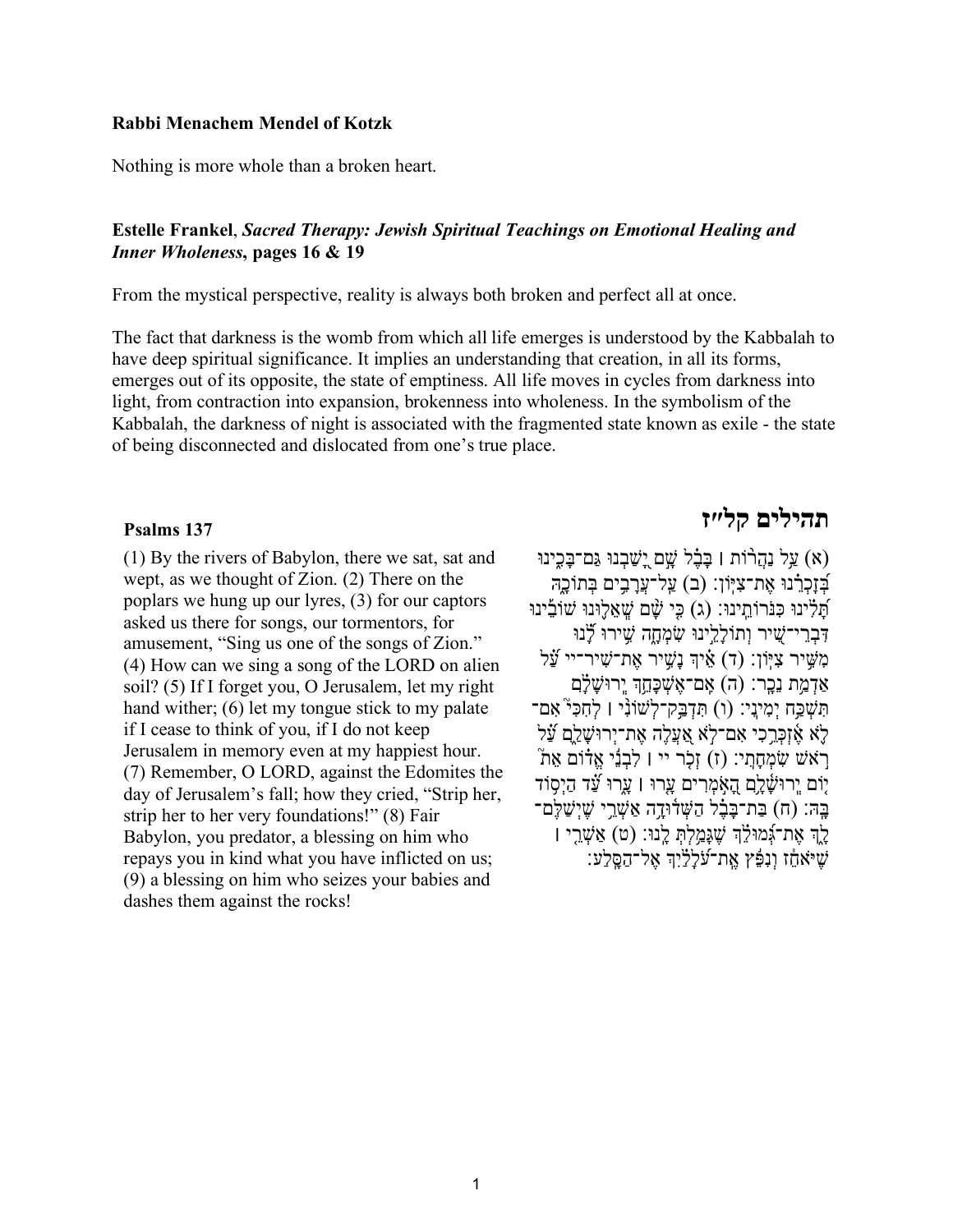#### **Michael Fishbane**, *Sacred Attunement***, page 19**

But then it may happen that the thoughtless ordinariness of daily life is jolted and gives way to a more elemental specificity. Suddenly something occurs that claims us with an overwhelming intensity, and floods our sensibilities without any accompanying thoughts of its human meaning. Rather, the sense of rupture is all, and it seems as if primordial energies have burst from the depths and ripped the veil normally stretched over things, concealing them in blandness. Such moments may occur within the bounds of nature, as with the uprush of some overwhelming vista or sound; they may happen in the human world, as with the unsettling impact of sudden death or love; or they may happen through the creations of culture, as with the capacity of certain compositions to propel us to the edge of sensibility. We then shudder before what is given to us from the fullness of phenomenal existence, manifesting mysteries of the surge of things at the core of world-being. Just here is an absolute "somethingness," pulsing in elemental specificity for we suddenly sense the raw plenitude of existence; but here too, simultaneously, is seems, is a revelation of primordial "nothingness," yawning like an "inconceivable chasm of invulnerable silence in which cataclysms of galaxies rave mute as amber" - for we also sense that the event is in excess of human meaning. In time we come back to our normal selves, and when we do we more knowingly confirm this happening and ourselves as well, answering the ever-present question "Where are you?" with the confession "Here I am - just here." On such occasions, consequent to the restabilization of consciousness, a renewed subjectivity is aroused in us (the "here *I* am"), together with an awakened sense of the great immensity in which we are suffused, now experienced at a particular time and place (the "just *here*").

#### **Yehudah Halevi (c. 1141), "My Heart is in the East," trans. Nina Salaman, 1924, JPS,**  *Essential Texts of Zionism*

My heart is in the east, and I in the uttermost west-- How can I find savour in food? How shall it be sweet to me? How shall I render my vows and my bonds, while yet Zion lieth beneath the fetter of Edom, and I in Arab chains? A light thing would it seem to me to leave all the good things of Spain -- Seeing how precious in mine eyes to behold the dust of the desolate sanctuary.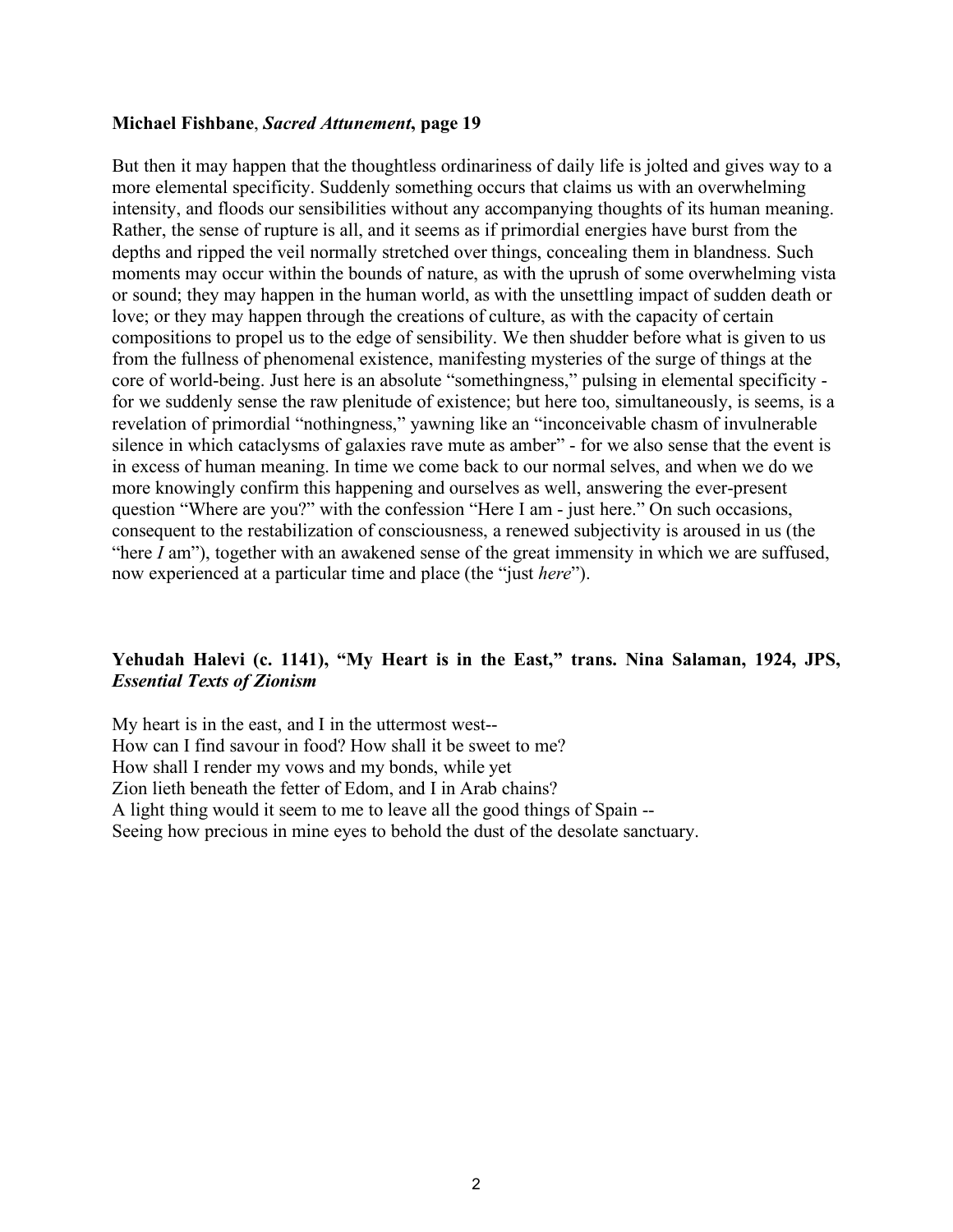#### **Babylonian Talmud Megillah 29a**

§ It is taught in a *baraita*: Rabbi Shimon ben Yoḥai says: Come and see how beloved the Jewish people are before the Holy One, Blessed be He. As every place they were exiled, the Divine Presence went with them. They were exiled to Egypt, and the Divine Presence went with them, as it is stated: "Did I reveal myself to the house of your father when they were in Egypt?" (I Samuel 2:27). They were exiled to Babylonia, and the Divine Presence went with them, as it is stated: "For your sake I have sent to Babylonia" (Isaiah 43:14). So too, when, in the future, they will be redeemed, the Divine Presence will be with them, as it is stated: "Then the Lord your God will return with your captivity" (Deuteronomy 30:3). It does not state: He will bring back, i.e., He will cause the Jewish people to return, but rather it says: "He will return," which teaches that the Holy One, Blessed be He, will return together with them from among the exiles.

#### **מגילה כ״ט א:ד׳**

תניא ר"ש בן יוחי אומר בוא וראה כמה חביבין ישראל לפני הקב"ה שבכל מקום שגלו שכינה עמהן גלו למצרים שכינה עמהן שנאמר (שמואל א ב, כז) הנגלה נגליתי לבית אביך בהיותם במצרים וגו' גלו לבבל שכינה עמהן שנאמר (ישעיהו מג, יד) למענכם שלחתי בבלה ואף כשהן עתידין ליגאל שכינה עמהן שנאמר (דברים ל, ג) ושב יי אלקיך את שבותך והשיב לא נאמר אלא ושב מלמד שהקב"ה שב עמהן מבין הגליות

#### **Yehuda Amichai, "A Man Doesn't Have Time in His Life,"** *[The Selected Poetry of Yehuda](https://www.goodreads.com/work/quotes/180269)  [Amichai](https://www.goodreads.com/work/quotes/180269)*

A man doesn't have time in his life to have time for everything. He doesn't have seasons enough to have a season for every purpose. Ecclesiastes Was wrong about that.

A man needs to love and to hate at the same moment, to laugh and cry with the same eyes, with the same hands to throw stones and to gather them, to make love in war and war in love. And to hate and forgive and remember and forget, to arrange and confuse, to eat and to digest what history takes years and years to do.

A man doesn't have time. When he loses he seeks, when he finds he forgets, when he forgets he loves, when he loves he begins to forget.